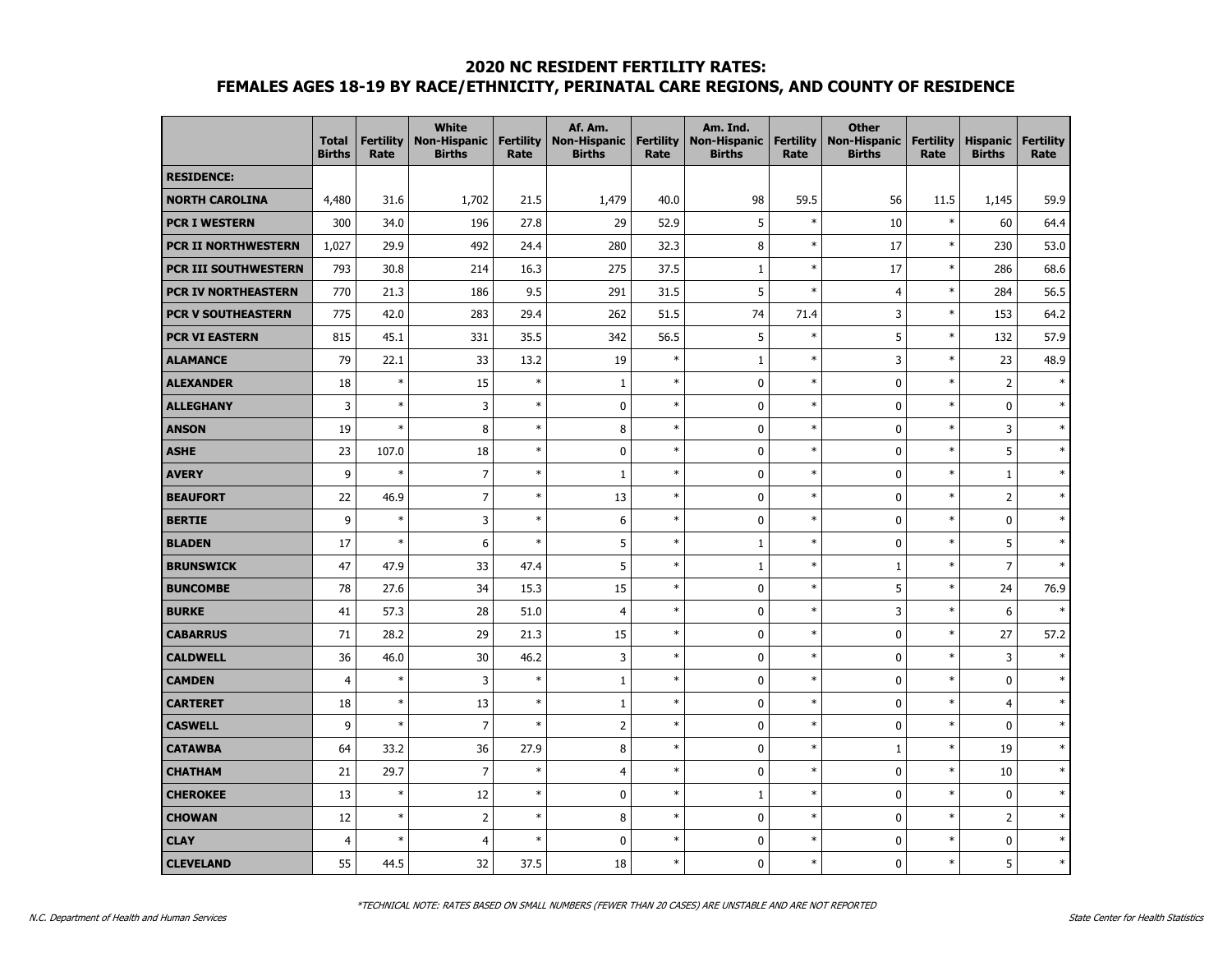### **2020 NC RESIDENT FERTILITY RATES: FEMALES AGES 18-19 BY RACE/ETHNICITY, PERINATAL CARE REGIONS, AND COUNTY OF RESIDENCE**

|                   | <b>Total</b><br><b>Births</b> | <b>Fertility</b><br>Rate | <b>White</b><br><b>Non-Hispanic</b><br><b>Births</b> | <b>Fertility</b><br>Rate | Af. Am.<br><b>Non-Hispanic</b><br><b>Births</b> | <b>Fertility</b><br>Rate | Am. Ind.<br><b>Non-Hispanic</b><br><b>Births</b> | <b>Fertility</b><br>Rate | <b>Other</b><br><b>Non-Hispanic</b><br><b>Births</b> | <b>Fertility</b><br>Rate | <b>Hispanic</b><br><b>Births</b> | <b>Fertility</b><br>Rate |
|-------------------|-------------------------------|--------------------------|------------------------------------------------------|--------------------------|-------------------------------------------------|--------------------------|--------------------------------------------------|--------------------------|------------------------------------------------------|--------------------------|----------------------------------|--------------------------|
| <b>COLUMBUS</b>   | 40                            | 70.9                     | 22                                                   | 70.3                     | 12                                              | $\ast$                   | 0                                                | $\ast$                   | $\pmb{0}$                                            | $\ast$                   | 6                                |                          |
| <b>CRAVEN</b>     | 60                            | 57.9                     | 35                                                   | 63.5                     | 17                                              | $\ast$                   | $\mathbf 0$                                      | $\ast$                   | $\overline{2}$                                       | $\ast$                   | 6                                | ×,                       |
| <b>CUMBERLAND</b> | 217                           | 50.5                     | 67                                                   | 45.7                     | 103                                             | 50.2                     | $\overline{7}$                                   | $\ast$                   | $\overline{2}$                                       | $\ast$                   | 38                               | 63.8                     |
| <b>CURRITUCK</b>  | 9                             | $\ast$                   | 5                                                    | $\ast$                   | 3                                               | $\ast$                   | $\pmb{0}$                                        | $\ast$                   | $\pmb{0}$                                            | $\ast$                   | $1\,$                            |                          |
| <b>DARE</b>       | 8                             | $\ast$                   | $\overline{\mathbf{4}}$                              | $\ast$                   | $\pmb{0}$                                       | $\ast$                   | $\mathbf 0$                                      | $\ast$                   | $\pmb{0}$                                            | $\ast$                   | $\overline{4}$                   |                          |
| <b>DAVIDSON</b>   | 84                            | 50.2                     | 51                                                   | 42.5                     | 17                                              | $\ast$                   | 1                                                | $\ast$                   | $\overline{2}$                                       | $\ast$                   | 13                               |                          |
| <b>DAVIE</b>      | 13                            | $\ast$                   | 11                                                   | $\ast$                   | $1\,$                                           | $\ast$                   | $\mathbf 0$                                      | $\ast$                   | $\mathbf 0$                                          | $\ast$                   | $1\,$                            |                          |
| <b>DUPLIN</b>     | 57                            | 88.2                     | 24                                                   | 108.1                    | 17                                              | $\ast$                   | $\mathbf 0$                                      | $\ast$                   | $\pmb{0}$                                            | $\ast$                   | 16                               |                          |
| <b>DURHAM</b>     | 116                           | 20.2                     | 8                                                    | $\ast$                   | 55                                              | 20.3                     | $\mathbf 0$                                      | $\ast$                   | $\mathbf 0$                                          | $\ast$                   | 53                               | 59.0                     |
| <b>EDGECOMBE</b>  | 43                            | 73.4                     | 11                                                   | $\ast$                   | 24                                              | 67.6                     | $\pmb{0}$                                        | $\ast$                   | $\pmb{0}$                                            | $\ast$                   | 8                                | ×,                       |
| <b>FORSYTH</b>    | 176                           | 28.0                     | 28                                                   | 9.9                      | 88                                              | 41.0                     | $\overline{c}$                                   | $\ast$                   | 3                                                    | $\ast$                   | 55                               | 51.8                     |
| <b>FRANKLIN</b>   | 42                            | 53.0                     | 15                                                   | $\ast$                   | 14                                              | $\ast$                   | $\mathbf 0$                                      | $\ast$                   | $\pmb{0}$                                            | $\ast$                   | 13                               |                          |
| <b>GASTON</b>     | 95                            | 40.5                     | 48                                                   | 32.7                     | 31                                              | 61.9                     | $\mathbf 0$                                      | $\ast$                   | $\overline{2}$                                       | $\ast$                   | 14                               |                          |
| <b>GATES</b>      | $\overline{4}$                | $\ast$                   | 3                                                    | $\ast$                   | $1\,$                                           | $\ast$                   | $\mathbf 0$                                      | $\ast$                   | $\bf{0}$                                             | $\ast$                   | $\mathbf 0$                      |                          |
| <b>GRAHAM</b>     | 10                            | $\ast$                   | 10                                                   | $\ast$                   | $\mathbf 0$                                     | $\ast$                   | $\mathbf 0$                                      | $\ast$                   | $\mathbf{0}$                                         | $\ast$                   | 0                                |                          |
| <b>GRANVILLE</b>  | 18                            | $\ast$                   | 5                                                    | $\ast$                   | $\overline{7}$                                  | $\ast$                   | $\pmb{0}$                                        | $\ast$                   | $\pmb{0}$                                            | $\ast$                   | 6                                |                          |
| <b>GREENE</b>     | 6                             | $\ast$                   | $\mathbf 1$                                          | $\ast$                   | $\overline{2}$                                  | $\ast$                   | $\mathbf 0$                                      | $\ast$                   | $\pmb{0}$                                            | $\ast$                   | 3                                |                          |
| <b>GUILFORD</b>   | 191                           | 17.4                     | 38                                                   | 8.2                      | 100                                             | 20.4                     | $\mathbf 1$                                      | $\ast$                   | 6                                                    | $\ast$                   | 46                               | 45.1                     |
| <b>HALIFAX</b>    | 42                            | 73.2                     | $\bf 8$                                              | $\ast$                   | 34                                              | 108.6                    | $\mathbf 0$                                      | $\ast$                   | $\mathbf 0$                                          | $\ast$                   | 0                                | $\ast$                   |
| <b>HARNETT</b>    | 72                            | 39.8                     | 30                                                   | 30.2                     | 20                                              | 43.9                     | $\overline{2}$                                   | $\ast$                   | $\pmb{0}$                                            | $\ast$                   | 20                               | 62.9                     |
| <b>HAYWOOD</b>    | 20                            | 40.1                     | 16                                                   | $\ast$                   | $1\,$                                           | $\ast$                   | $\mathbf 0$                                      | $\ast$                   | $\mathbf 0$                                          | $\ast$                   | 3                                |                          |
| <b>HENDERSON</b>  | 50                            | 50.7                     | 27                                                   | 38.0                     | 6                                               | $\ast$                   | $\mathbf 0$                                      | $\ast$                   | $\overline{4}$                                       | $\ast$                   | 13                               |                          |
| <b>HERTFORD</b>   | 11                            | $\ast$                   | 3                                                    | $\ast$                   | 8                                               | $\ast$                   | $\mathbf 0$                                      | $\ast$                   | $\pmb{0}$                                            | $\ast$                   | $\pmb{0}$                        |                          |
| <b>HOKE</b>       | 25                            | 46.1                     | 9                                                    | $\ast$                   | 8                                               | $\ast$                   | 4                                                | $\ast$                   | $\pmb{0}$                                            | $\ast$                   | $\overline{4}$                   |                          |
| <b>HYDE</b>       | $\overline{2}$                | $\ast$                   | $\overline{\mathbf{2}}$                              | $\ast$                   | 0                                               | $\ast$                   | $\mathbf 0$                                      | $\ast$                   | $\pmb{0}$                                            | $\ast$                   | $\pmb{0}$                        |                          |
| <b>IREDELL</b>    | 62                            | 31.6                     | 31                                                   | 22.6                     | 20                                              | 72.7                     | $\mathbf 0$                                      | $\ast$                   | $1\,$                                                | $\ast$                   | 10                               |                          |
| <b>JACKSON</b>    | 16                            | $\ast$                   | 10                                                   | $\ast$                   | $\mathbf{1}$                                    | $\ast$                   | $\mathbf 1$                                      | $\ast$                   | $1\,$                                                | $\ast$                   | 3                                |                          |
| <b>JOHNSTON</b>   | 88                            | 37.6                     | 38                                                   | 27.9                     | 30                                              | 70.6                     | 1                                                | $\ast$                   | $\pmb{0}$                                            | $\ast$                   | 19                               |                          |
| <b>JONES</b>      | 3                             | $\ast$                   | $\,1\,$                                              | $\ast$                   | $\overline{2}$                                  | $\ast$                   | $\pmb{0}$                                        | $\ast$                   | $\pmb{0}$                                            | $\ast$                   | 0                                |                          |
| LEE               | 39                            | 62.3                     | 15                                                   | $\ast$                   | 10                                              | $\ast$                   | $\pmb{0}$                                        | $\ast$                   | $\pmb{0}$                                            | $\ast$                   | 14                               | ×,                       |
| LENOIR            | 40                            | 71.3                     | 13                                                   | $\ast$                   | 18                                              | $\ast$                   | $\mathbf 1$                                      | $\ast$                   | $\mathbf 1$                                          | $\ast$                   | $\overline{\phantom{a}}$         | s,                       |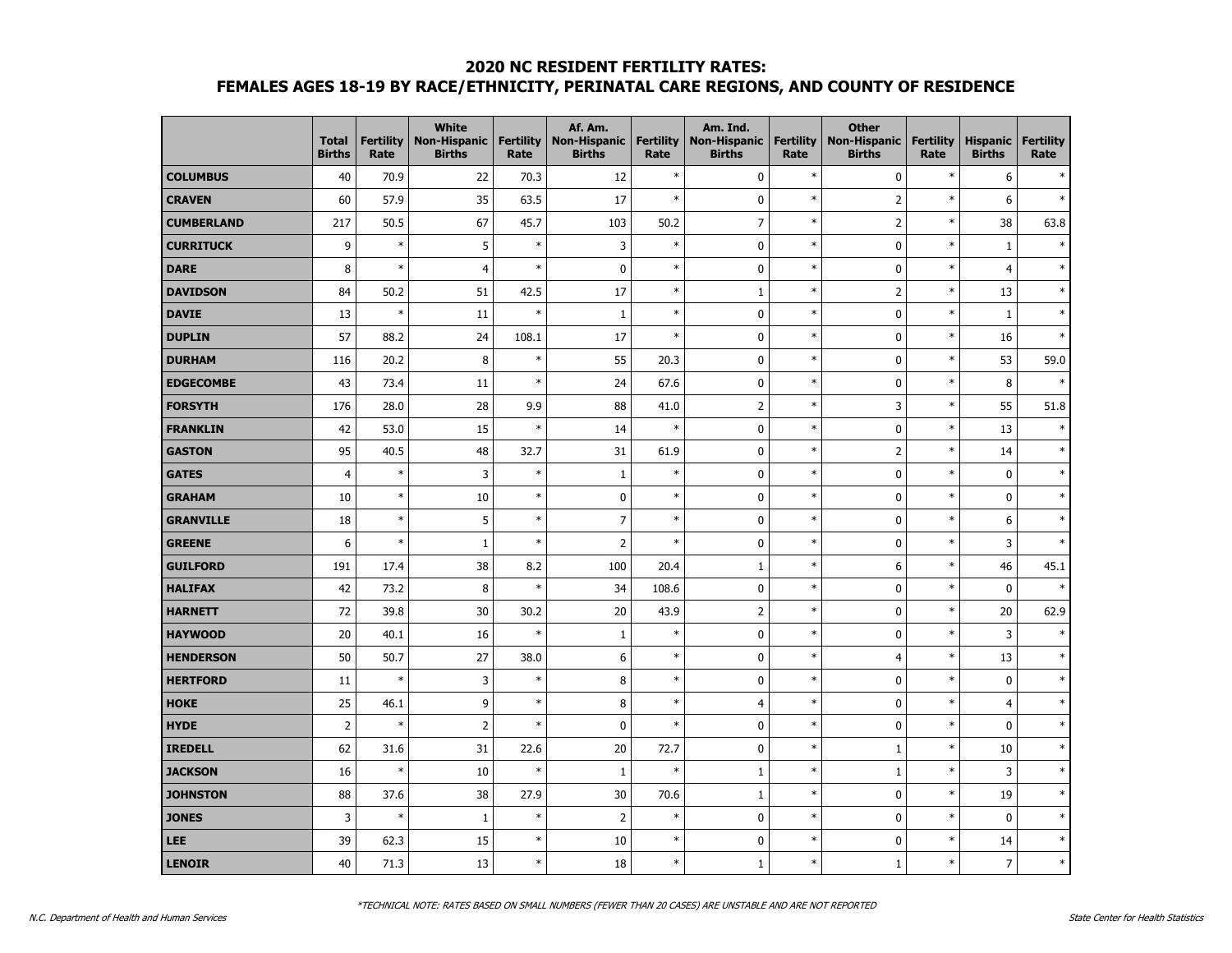### **2020 NC RESIDENT FERTILITY RATES:**

# **FEMALES AGES 18-19 BY RACE/ETHNICITY, PERINATAL CARE REGIONS, AND COUNTY OF RESIDENCE**

|                    | <b>Total</b><br><b>Births</b> | <b>Fertility</b><br>Rate | <b>White</b><br><b>Non-Hispanic</b><br><b>Births</b> | <b>Fertility</b><br>Rate | Af. Am.<br>Non-Hispanic<br><b>Births</b> | <b>Fertility</b><br>Rate | Am. Ind.<br><b>Non-Hispanic</b><br><b>Births</b> | <b>Fertility</b><br>Rate | <b>Other</b><br><b>Non-Hispanic</b><br><b>Births</b> | <b>Fertility</b><br>Rate | <b>Hispanic</b><br><b>Births</b> | <b>Fertility</b><br>Rate |
|--------------------|-------------------------------|--------------------------|------------------------------------------------------|--------------------------|------------------------------------------|--------------------------|--------------------------------------------------|--------------------------|------------------------------------------------------|--------------------------|----------------------------------|--------------------------|
| <b>LINCOLN</b>     | 39                            | 47.7                     | 30                                                   | 47.7                     | $\overline{4}$                           | $\ast$                   | $\pmb{0}$                                        | $\ast$                   | $\pmb{0}$                                            | $\ast$                   | 5                                |                          |
| <b>MCDOWELL</b>    | 18                            | $\ast$                   | 17                                                   | $\ast$                   | $\mathbf 0$                              | $\ast$                   | $\mathbf 0$                                      | $\ast$                   | $\pmb{0}$                                            | $\ast$                   | $\mathbf{1}$                     |                          |
| <b>MACON</b>       | 13                            | ×                        | 10                                                   | $\ast$                   | $\mathbf{1}$                             | $\ast$                   | $\mathbf 0$                                      | $\ast$                   | $\mathbf 0$                                          | $\ast$                   | $\overline{2}$                   |                          |
| <b>MADISON</b>     | 6                             | $\ast$                   | $\overline{4}$                                       | $\ast$                   | $\mathbf{1}$                             | $\ast$                   | $\mathbf 0$                                      | $\ast$                   | 0                                                    | $\ast$                   | $1\,$                            | $\ast$                   |
| <b>MARTIN</b>      | 10                            | ×,                       | $\overline{2}$                                       | $\ast$                   | $\overline{7}$                           | $\ast$                   | $\pmb{0}$                                        | $\ast$                   | $\pmb{0}$                                            | $\ast$                   | $\mathbf{1}$                     | $\ast$                   |
| <b>MECKLENBURG</b> | 425                           | 30.1                     | 23                                                   | 4.1                      | 182                                      | 34.9                     | $1\,$                                            | $\ast$                   | 12                                                   | $\ast$                   | 207                              | 80.7                     |
| <b>MITCHELL</b>    | 6                             | $\ast$                   | $\boldsymbol{6}$                                     | $\ast$                   | $\pmb{0}$                                | $\ast$                   | $\mathbf 0$                                      | $\ast$                   | $\pmb{0}$                                            | $\ast$                   | $\mathbf 0$                      |                          |
| <b>MONTGOMERY</b>  | 14                            | ×                        | 6                                                    | $\ast$                   | $\overline{7}$                           | $\ast$                   | $\mathbf 0$                                      | $\ast$                   | 0                                                    | $\ast$                   | $\mathbf{1}$                     | $\ast$                   |
| <b>MOORE</b>       | 43                            | 48.4                     | 23                                                   | 39.0                     | 11                                       | $\ast$                   | $\mathbf 0$                                      | $\ast$                   | $\mathbf 0$                                          | $\ast$                   | 9                                | $\ast$                   |
| <b>NASH</b>        | 49                            | 42.9                     | 13                                                   | $\ast$                   | 27                                       | 53.0                     | $\overline{2}$                                   | $\ast$                   | $\,1\,$                                              | $\ast$                   | 6                                | $\ast$                   |
| <b>NEW HANOVER</b> | 52                            | 11.8                     | 17                                                   | $\ast$                   | 19                                       | $\ast$                   | $1\,$                                            | $\ast$                   | $\pmb{0}$                                            | $\ast$                   | 15                               |                          |
| <b>NORTHAMPTON</b> | 9                             | $\ast$                   | $\mathbf{1}$                                         | $\ast$                   | $\overline{7}$                           | $\ast$                   | $\pmb{0}$                                        | $\ast$                   | $\pmb{0}$                                            | $\ast$                   | $\mathbf{1}$                     | $\ast$                   |
| <b>ONSLOW</b>      | 160                           | 76.8                     | 106                                                  | 88.9                     | 22                                       | 53.7                     | $\overline{2}$                                   | $\ast$                   | $\pmb{0}$                                            | $\ast$                   | 30                               | 73.7                     |
| <b>ORANGE</b>      | 17                            | $\ast$                   | 5                                                    | $\ast$                   | $\overline{4}$                           | $\ast$                   | $\mathbf 0$                                      | $\ast$                   | $\mathbf 0$                                          | $\ast$                   | 8                                | $\ast$                   |
| <b>PAMLICO</b>     | $\overline{4}$                | ×,                       | 3                                                    | $\ast$                   | $\mathbf 1$                              | $\ast$                   | $\pmb{0}$                                        | $\ast$                   | $\pmb{0}$                                            | $\ast$                   | $\pmb{0}$                        |                          |
| <b>PASQUOTANK</b>  | 23                            | 37.5                     | 16                                                   | $\ast$                   | 6                                        | $\ast$                   | $\pmb{0}$                                        | $\ast$                   | $\pmb{0}$                                            | $\ast$                   | $1\,$                            | $\ast$                   |
| <b>PENDER</b>      | 14                            | $\ast$                   | 9                                                    | $\ast$                   | $\overline{2}$                           | $\ast$                   | $\mathbf 0$                                      | $\ast$                   | $\pmb{0}$                                            | $\ast$                   | 3                                | $\ast$                   |
| <b>PERQUIMANS</b>  | $\overline{4}$                | $\ast$                   | $\overline{2}$                                       | $\ast$                   | $\overline{2}$                           | $\ast$                   | $\mathbf 0$                                      | $\ast$                   | $\mathbf 0$                                          | $\ast$                   | 0                                | $\ast$                   |
| <b>PERSON</b>      | 13                            | $\ast$                   | $\overline{4}$                                       | $\ast$                   | 9                                        | $\ast$                   | $\mathbf 0$                                      | $\ast$                   | $\mathbf 0$                                          | $\ast$                   | $\mathbf 0$                      | $\ast$                   |
| <b>PITT</b>        | 77                            | 16.4                     | 17                                                   | $\ast$                   | 50                                       | 38.0                     | $\pmb{0}$                                        | $\ast$                   | $\,1\,$                                              | $\ast$                   | 9                                | $\ast$                   |
| <b>POLK</b>        | 6                             | ×,                       | 3                                                    | $\ast$                   | $\pmb{0}$                                | $\ast$                   | $\mathbf 0$                                      | $\ast$                   | $\pmb{0}$                                            | $\ast$                   | 3                                | $\ast$                   |
| <b>RANDOLPH</b>    | 67                            | 44.9                     | 37                                                   | 36.4                     | 9                                        | $\ast$                   | $\overline{2}$                                   | $\ast$                   | $\mathbf 0$                                          | $\ast$                   | 19                               | $\star$                  |
| <b>RICHMOND</b>    | 44                            | 94.0                     | 17                                                   | $\ast$                   | 21                                       | 128.0                    | $\mathbf{1}$                                     | $\ast$                   | $\mathbf 0$                                          | $\ast$                   | 5                                |                          |
| <b>ROBESON</b>     | 121                           | 56.4                     | 21                                                   | 39.5                     | 30                                       | 48.5                     | 52                                               | 72.5                     | $\pmb{0}$                                            | $\ast$                   | 18                               | $\ast$                   |
| <b>ROCKINGHAM</b>  | 51                            | 58.6                     | 31                                                   | 53.8                     | 14                                       | $\ast$                   | $1\,$                                            | $\ast$                   | 0                                                    | $\ast$                   | 5                                | $\ast$                   |
| <b>ROWAN</b>       | 67                            | 41.3                     | 34                                                   | 33.6                     | 12                                       | $\ast$                   | $\mathbf{1}$                                     | $\ast$                   | $\mathbf{1}$                                         | $\ast$                   | 19                               | $\ast$                   |
| <b>RUTHERFORD</b>  | 37                            | 57.2                     | 26                                                   | 52.0                     | $\overline{4}$                           | $\ast$                   | $\mathbf{1}$                                     | $\ast$                   | 0                                                    | $\ast$                   | 6                                |                          |
| <b>SAMPSON</b>     | 50                            | 69.9                     | 19                                                   | $\ast$                   | 8                                        | $\ast$                   | $\overline{2}$                                   | $\ast$                   | $\pmb{0}$                                            | $\ast$                   | 21                               | 90.9                     |
| <b>SCOTLAND</b>    | 19                            | $\ast$                   | $\overline{4}$                                       | $\ast$                   | 11                                       | $\ast$                   | 3                                                | $\ast$                   | $\pmb{0}$                                            | $\ast$                   | $\mathbf{1}$                     |                          |
| <b>STANLY</b>      | 23                            | 33.1                     | 15                                                   | $\ast$                   | 3                                        | $\ast$                   | $\pmb{0}$                                        | $\ast$                   | $\pmb{0}$                                            | $\ast$                   | 5                                | $\ast$                   |
| <b>STOKES</b>      | 11                            | $\ast$                   | 10                                                   | $\ast$                   | $\mathbf 0$                              | $\ast$                   | $\mathbf 0$                                      | $\ast$                   | $\mathbf 0$                                          | $\ast$                   | $\mathbf{1}$                     | $\ast$                   |